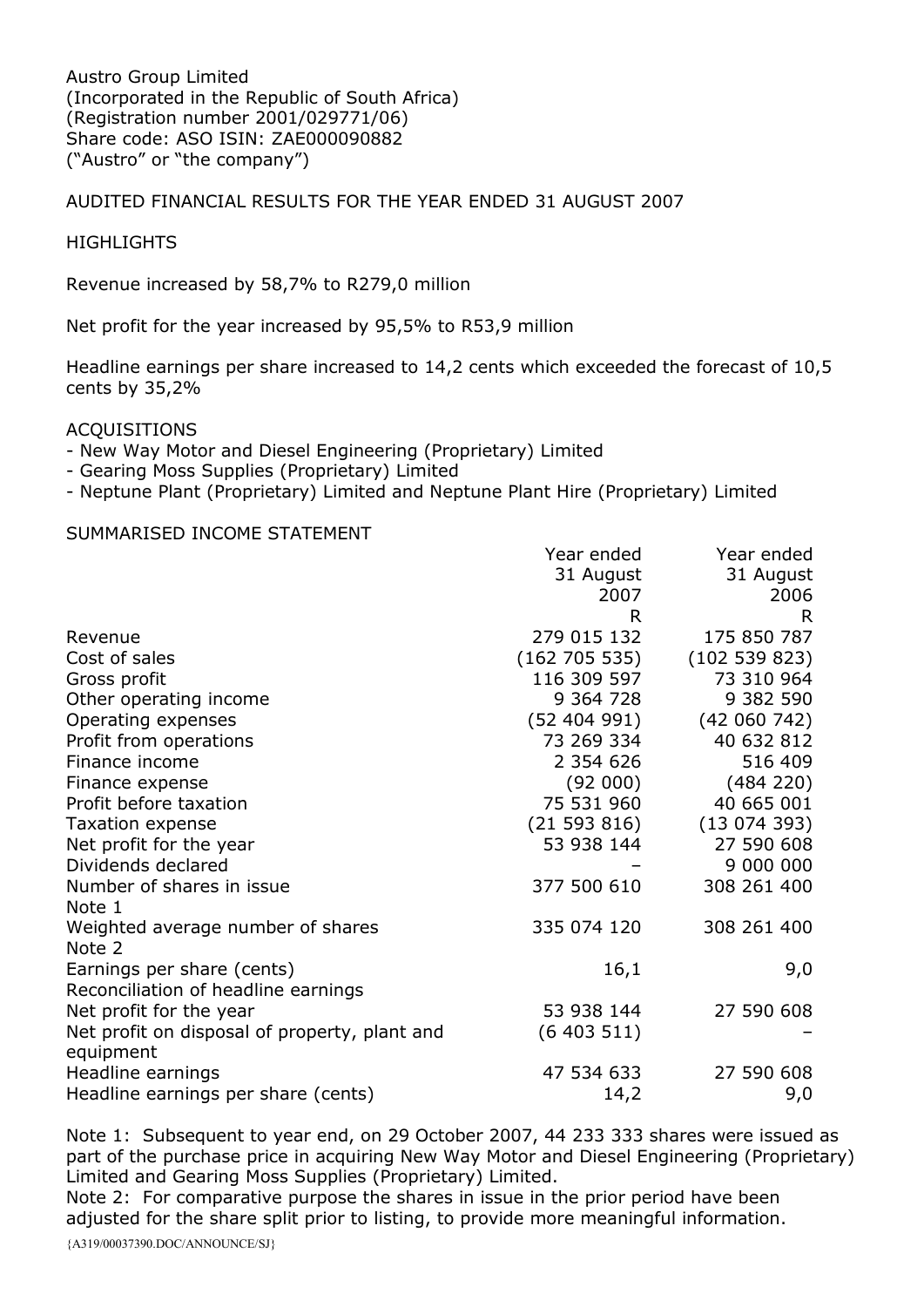# SUMMARISED BALANCE SHEET

|                                            | At<br>31 August<br>2007<br>R. | At<br>31 August<br>2006<br>R |
|--------------------------------------------|-------------------------------|------------------------------|
| Assets                                     |                               |                              |
| Non-current assets                         | 219 843 385                   | 30 360 498                   |
| Property, plant and equipment              | 18 426 324                    | 19 460 814                   |
| Goodwill and other intangibles             | 201 417 061                   | 10 899 684                   |
| Current assets                             | 428 694 874                   | 72 683 102                   |
| Inventories                                | 159 983 771                   | 35 402 419                   |
| Trade and other receivables                | 59 949 588                    | 23 546 069                   |
| Cash resources                             | 208 761 515                   | 13 734 614                   |
| Total assets                               | 648 538 259                   | 103 043 600                  |
| Equity and liabilities                     |                               |                              |
| Capital and reserves                       | 387 799 823                   | 19 721 242                   |
| Share capital and share premium            | 174 722 699                   | 10                           |
| Shares to be issued                        | 139 417 748                   |                              |
| Accumulated profit                         | 73 659 376                    | 19 721 232                   |
| Non-current liability                      |                               |                              |
| Deferred taxation                          | 159 788                       | 480 351                      |
| <b>Current liabilities</b>                 | 260 578 648                   | 82 842 007                   |
| Trade and other payables                   | 104 543 020                   | 40 796 908                   |
| Amount owing for purchase of subsidiaries  | 127 111 858                   | 5 445 790                    |
| Shareholders for dividends                 |                               | 22 000 000                   |
| <b>Taxation</b>                            | 28 923 770                    | 14 599 309                   |
| Total equity and liabilities               | 648 538 259                   | 103 043 600                  |
| Net asset value per share (cents)          | 92,0                          | 6,4                          |
| Tangible net asset value per share (cents) | 44,2                          | 2,9                          |
| SUMMARISED CASH FLOW STATEMENT             |                               |                              |
|                                            | Year ended                    | Year ended                   |
|                                            | 31 August                     | 31 August                    |
|                                            | 2007                          | 2006                         |
|                                            | R                             | R                            |
| Cash flows from operating activities       | (4863007)                     | 17 374 169                   |
| Cash generated by operations               | 29 830 331                    | 38 064 665                   |
| Finance income                             | 2 3 5 4 6 2 6                 | 516 409                      |
| Finance expense                            | (92 000)                      | (484 220)                    |
| Dividends received                         | 1 1 8 9                       |                              |
| Dividends paid                             | (22000000)                    | (1000000)                    |
| <b>Taxation paid</b>                       | (14957153)                    | (10722685)                   |
| Cash flows from investing activities       | 26 835 159                    | (3552425)                    |
| Cash flows from financing activities       | 173 054 749                   | (10715394)                   |
| Net increase in cash resources             | 195 026 901                   | 3 106 350                    |
| Cash resources at beginning of year        | 13 734 614                    | 10 628 264                   |
| Cash resources at end of year              | 208 761 515                   | 13 734 614                   |
| SUMMARISED STATEMENT OF CHANGES IN EQUITY  |                               |                              |
|                                            | Year ended                    | Year ended                   |
|                                            | 31 August                     | 31 August                    |
|                                            | 2007                          | 2006                         |
|                                            | R.                            | R                            |
| Share capital and share premium            | 314 140 447                   | 10                           |
| Balance at beginning of year               | 10                            | 10                           |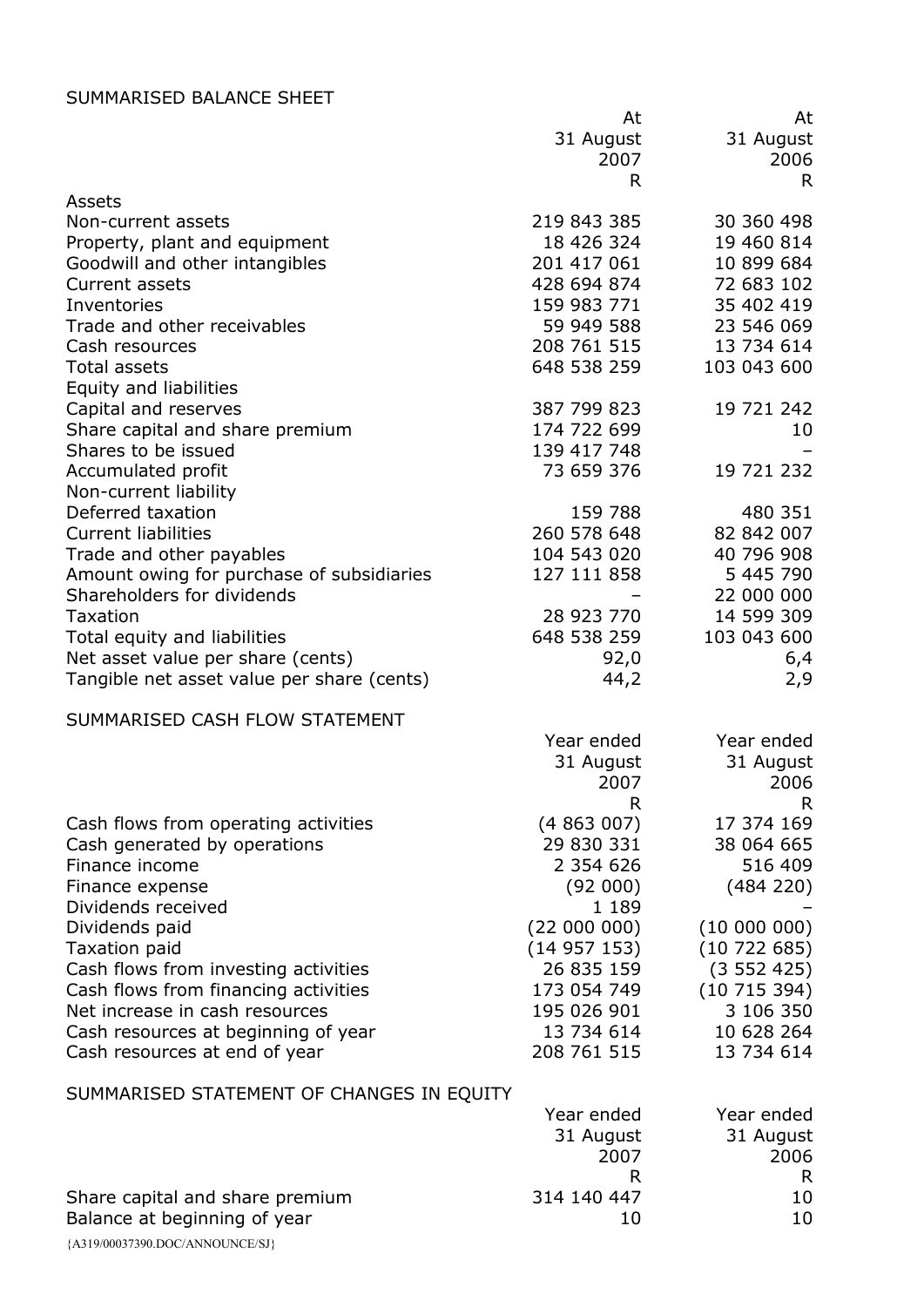| Issued during year           | 174 722 689 |             |
|------------------------------|-------------|-------------|
| Shares to be issued          | 139 417 748 |             |
| Accumulated profit           | 73 659 376  | 19 721 232  |
| Balance at beginning of year | 19 721 232  | 1 130 624   |
| Net profit for the year      | 53 938 144  | 27 590 608  |
| Dividends declared           |             | (9 000 000) |
| Capital and reserves         | 387 799 823 | 19 721 242  |

#### SEGMENTAL ANALYSIS

|             | Revenue (external) |             | Profit before taxation |            |
|-------------|--------------------|-------------|------------------------|------------|
|             | Year ended         |             | Year ended             |            |
|             | 31 August          | 31 August   | 31 August              | 31 August  |
|             | 2007               | 2006        | 2007                   | 2006       |
| Woodworking | 212 585 215        | 175 850 787 | 59 396 585             | 40 665 001 |
| Generators  | 66 429 917         |             | 16 135 375             |            |
| Total       | 279 015 132        | 175 850 787 | 75 531 960             | 40 665 001 |

|             | Net asset value<br>At |            |  |
|-------------|-----------------------|------------|--|
|             |                       |            |  |
|             | 31 August             | 31 August  |  |
|             | 2007                  | 2006       |  |
| Woodworking | 311 995 161           | 19 721 242 |  |
| Generators  | 75 804 662            |            |  |
| Total       | 387 799 823           | 19 721 242 |  |

## COMMENTARY

#### INTRODUCTION

Austro has achieved excellent results in this, our first financial year as a listed company. From the outset, the company's mission has been to become the foremost player in strategic, complementary niche markets in the industrial suppliers and construction-related sectors.

Since its listing on the JSE Limited ("JSE") in February 2007, Austro has made significant strides to realise this vision, including entering into, and consolidating its position in, the generator sale and rental market, as well as augmenting its service offering in respect of the woodworking machines and tools market. Both of these markets are particularly exciting and lucrative as they are key inputs into the construction and allied sectors which are showing exceptional growth.

Established in the 1980's, Austro's primary business is distributing premium quality woodworking equipment and selling and maintaining tools, blades and cutters for this equipment. The Austro portfolio includes leading European equipment manufacturers such as Biesse, Fravol, Casolin, Felder, Striebig and Weinig.

During the year Austro made two acquisitions, namely New Way Motor and Diesel Engineering (Proprietary) Limited ("New Way") and Gearing Moss Supplies (Proprietary) Limited ("Gearing Moss"). The effective date of these acquisitions was 1 June 2007, the results of these wholly owned subsidiaries have been included for the last three months of the financial year. Included in the total cost of the investments (New Way R225,4 million; Gearing Moss R39,4 million) are portions to be settled by the issuing of shares (New Way 40,5 million shares; Gearing Moss 3,7 million shares) with a fair value on the effective date of R3,08 per share.

New Way provides heavy machinery for commerce, industry, mining and the public sector, its primary focus being the sale of industrial engines as well as the manufacturing, servicing and sale of generators. New Way has the sole distribution rights for John Deere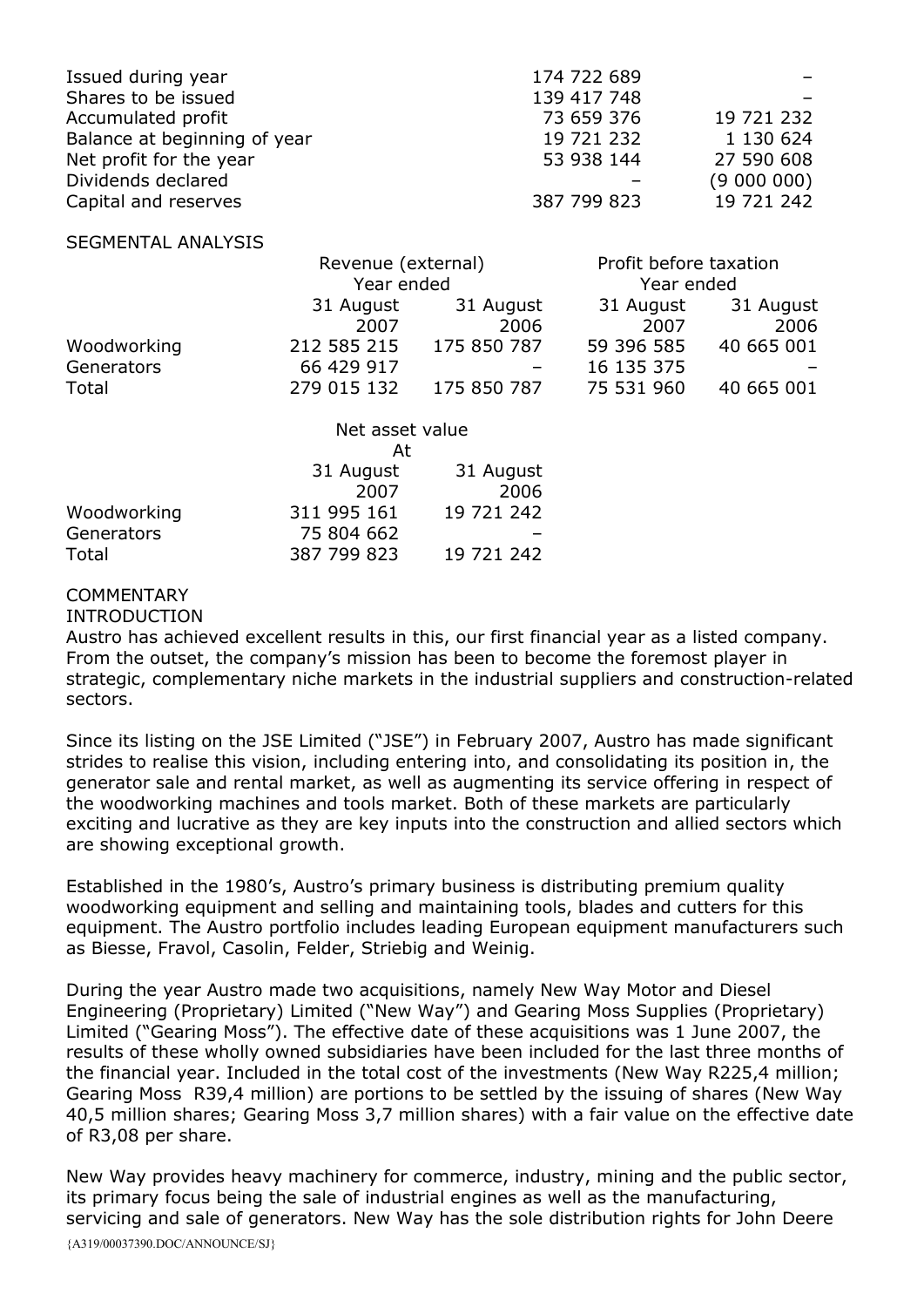Industrial and Marine Diesel Engines, Funk Axles and Transmissions in sub-Saharan Africa. Other agencies include, amongst others, Mitsubishi, Doosan Infacore (formerly Daewoo Industrial) and Marathon Electric.

Gearing Moss is a supplier of mobile sawmills and small log-processing equipment to the sawmilling industry and tooling to the industrial woodworking industry. Gearing Moss has agencies for a number of leading brands including Wood-Mizer portable sawmills, the world leader in sawmills, as well as its own range of sawmilling equipment.

Subsequent to year-end Austro also acquired the shares in, and claims against, Neptune Plant (Proprietary) Limited and Neptune Plant Hire (Proprietary) Limited, collectively ("Neptune"), which hire out industrial generators to commerce and industry. The group now offers their generators for hire, primarily in the Western Cape, but also worldwide. The dynamic nature of this business has seen Neptune generators travelling to all seven continents. The effective date of this acquisition was 1 September 2007, the results were not included in the current financial year.

The directors are pleased to present the audited financial results of the company for the year ended 31 August 2007 ("the current year").

### FINANCIAL RESULTS

Austro has managed to maintain strong and consistent organic growth in revenue and profitability as well as benefiting from Austro's exciting acquisitions. The impact of the New Way and Gearing Moss acquisitions have only been included for the final quarter of the year, the full potential of these new lines of business and resultant synergies have yet to be realised. Since listing on the JSE management has adapted well to the new corporate reporting environment and has tackled the challenges associated with new acquisitions in a controlled and responsible manner.

The 58,7% growth in revenue from R175,9 million to R279,0 million was driven by increased demand in the construction and allied sectors, price increases as well as the acquisitions set out above.

The gross profit margin of 41,7% is consistent with the prior year.

Net profit for the year increased 95,5% from R27,6 million to R53,9 million. Included in net profit for the year is a profit on disposal of property, plant and equipment of approximately R6,4 million. The current year acquisitions of New Way and Gearing Moss contributed significantly to the drive to increase profits, with their contribution to net profit for the three months of R11,3 million and R1,4 million respectively. Had the group acquired these subsidiaries at the beginning of the current financial year the group revenue and profit before tax would have been R460,2 million and R110,4 million respectively.

Earnings per share of 16,1 cents exceeded the forecast of 12,5 cents by 28,8%, while headline earnings per share of 14,2 cents exceeded the forecast of 10,5 cents by 35,2%.

Austro increased its stock levels in order to meet customer demand as well as taking advantage of competitive pricing from suppliers on favourable terms and exchange rates.

Share capital and share premium increased as a result of the capital raising undertaken at the time of listing, the issue of shares in relation to the acquisitions, as well as the issue of shares for cash to Stanlib Asset Management (Proprietary) Limited.

#### PROSPECTS

{A319/00037390.DOC/ANNOUNCE/SJ} The environment in which Austro operates is extremely favourable. South Africa is experiencing a level of sustained growth in GDP which is unparalleled in economic history.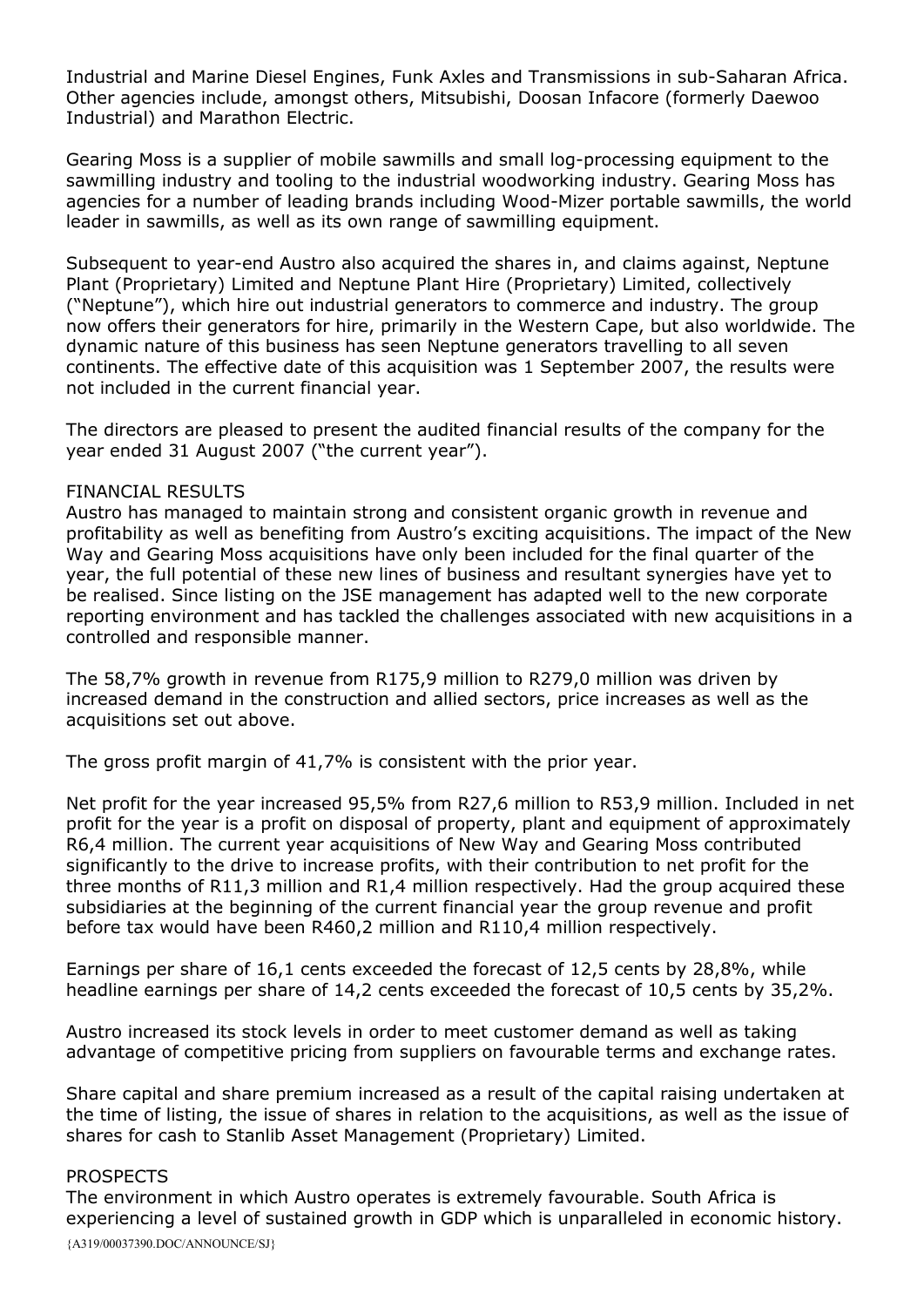Record expansion in the construction and allied sectors helped GDP grow by 4,8% in the first quarter of 2007, resulting in 34 consecutive quarters of economic growth since 1998.

The construction industry as a whole, and Austro in particular, will benefit from the economic commitments from Government, state enterprise investment programmes and growing foreign investments. The group believes its success will be underpinned by Government's preparation for the 2010 FIFA World Cup, which will see the upgrading of five stadiums, and substantial improvements to public transportation and related infrastructure in the host cities. On a provincial level the Gautrain development, and the ever-increasing demand for new residential and commercial properties, and their need for wood-related products, will also result in increased demand for all of Austro's products and services up to, and beyond 2010.

The growth in the economy has also highlighted key limitations of various infrastructural elements, one of which is power shortages. South Africa's existing power generating capacity and infrastructure is insufficient to meet the growing demand for power in the country. As the largest supplier of power to sub-Saharan Africa, South Africa is also illequipped to meet the needs of this market. As the economy expands, the lack of capacity and infrastructure to deliver power is becoming a fundamental problem in all spheres of life. Commerce and industry owners are increasingly aware of the loss of business due to power outages. Customers include the industrial and commercial sectors as well as residential and luxury developments, municipalities, hospitals and ships – which due to increased traffic through our harbours as a result of growing exports and imports, require uninterrupted power, and the rental or acquisition of generators providing the only alternatives. The recent boom in the mining sector has also seen an increased demand for free-standing diesel generators in mine slurries. This has created additional, lucrative markets for Austro's recent acquisitions, New Way and Neptune.

The hiring out of generators by Neptune will allow the group to take full advantage of the temporary or short-term demand for generators. Looking forward the group will adopt a more aggressive approach towards the rental market, by expanding Neptune's business into a larger geographical area. The necessary resources needed to grow the division into a sizeable contributor to the group's profits will be allocated in order to meet this objective.

### ACQUISITION ACTIVITY

The parties have agreed that Austro will no longer pursue the acquisition of Generator and Plant Hire (Proprietary) Limited.

#### DIVIDEND POLICY

The dividend policy will be reviewed periodically taking into account prevailing circumstances and future cash requirements. Initially, all earnings generated by the company will be utilised to fund future growth.

Accordingly, in line with company policy, no dividend has been declared for the current year.

## BLACK ECONOMIC EMPOWERMENT ("BEE")

Austro is committed to equal opportunity employment through various broad-based black economic empowered initiatives and is actively pursuing real BEE equity ownership.

#### BASIS OF PREPARATION

These summarised consolidated financial statements have been prepared and presented in accordance with International Financial Reporting Standards ("IFRS"), the requirements of IAS 34 and in compliance with the Listing Requirements of the JSE and the South African Companies Act of 1973. The principal accounting policies used in the preparation of the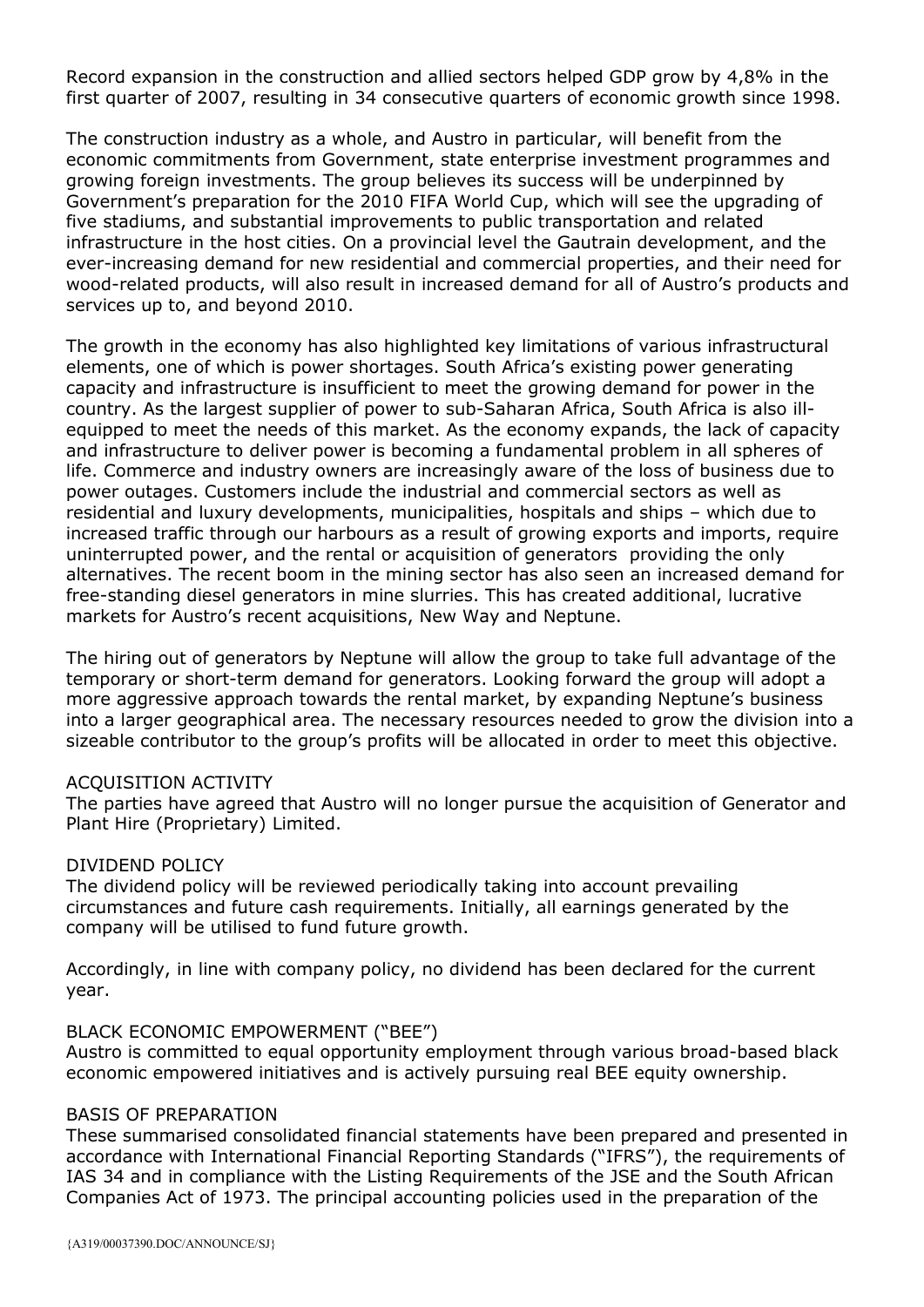results for the year ended 31 August 2007 are consistent with those applied in the prior year.

## AUDIT OPINION

These summarised consolidated financial statements have been audited by PKF (Jhb) Inc whose unqualified audit opinion is available for inspection at the company's registered office.

### APPRECIATION

Austro has grown phenomenally since its listing. We extend our sincere thanks to our dedicated staff, whose commitment has been an integral part of the group's success. We also thank our customers, business partners, advisors, suppliers and most importantly our shareholders for their unwavering support and faith in the group.

By order of the board

David Solomon Brouze Daniel Rothlisberger Chairman Managing director

Johannesburg 21 November 2007

Non-executive directors: DS Brouze (Chairman), R Jonah, W Hauser

Executive directors: D Rothlisberger, BD Downs

Registration number: 2001/029771/06

Business/registered address: 1125 Leader Road, Stormill Ext 4, Roodepoort, Johannesburg

Business postal address: PO Box 1914, Florida, Johannesburg

Company secretary: Probity Business Services (Proprietary) Limited

Transfer secretaries: Computershare Investor Services 2004 (Proprietary) Limited

Sponsor: Java Capital (Proprietary) Limited

Auditors: PKF (Jhb) Inc.

Visit our website: [www.austrogrouplimited.com](http://www.austrogrouplimited.com/)

Date: 21/11/2007 16:50:11 Produced by the JSE SENS Department. The SENS service is an information dissemination service administered by the JSE Limited ('JSE'). The JSE does not, whether expressly, tacitly or implicitly, represent, warrant or in any way guarantee the truth, accuracy or completeness of the information published on SENS. The JSE, their officers,

{A319/00037390.DOC/ANNOUNCE/SJ}